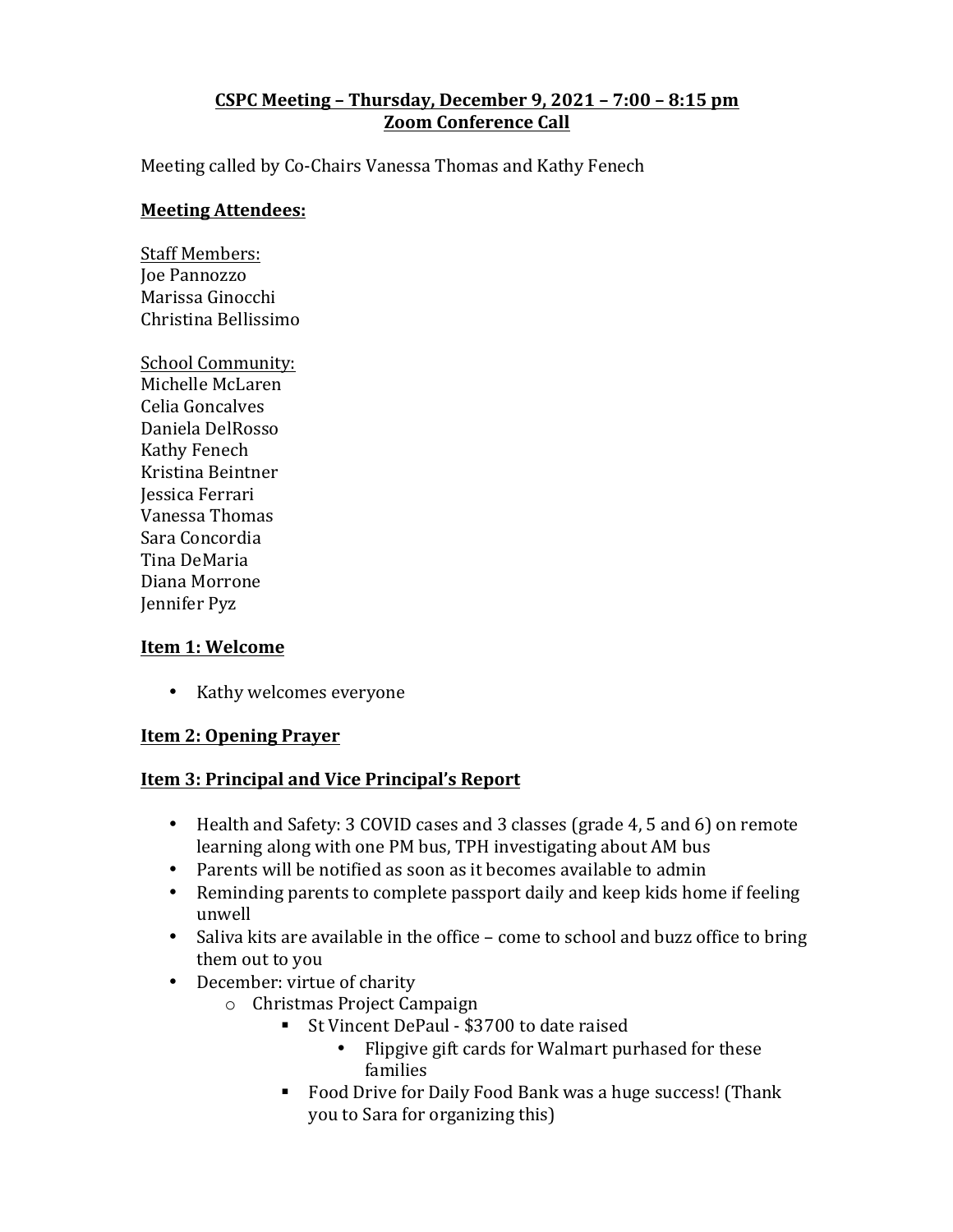- Return to school January 3, 2022
- Parish News:
	- o Confirmation December 7, 2021
	- o First Reconciliation December 8, 2021
	- $\circ$  December 15, 2021 Advent liturgy will be hosted via zoom for all staff and students
	- $\circ$  December 15, 2021 Santa coming to visit with Markus deDomenico
	- $\circ$  Christmas Spirit Week
		- Monday, December 13 Dress Down Day
		- Tuesday, December 14 Christmas Wild Hair Day
		- Wednesday, December 15 Red & Green Day
		- Thursday, December 16 Pajama Day
		- Friday, December 17 Ugly Christmas Sweater/Shirt Day
- Rapid Antigen Testing Kits starting to go out tomorrow and next week; voluntary participation
	- $\circ$  For those absent, parents can pick them up at the school
- No January newsletter
- Rules for people returning from vacation after the break:
	- $\circ$  For unvaccinated students, quarantine is mandatory
	- $\circ$  For vaccinated, please consult the TPH website for information

## **Item 4: Chair Report**

- Enhancement fee: to date \$15, 215 raised 30% of families have donated  $\circ$  80% donated the amount that was recommended
	- $\circ$  20% donated more than the amount that was recommended
	- $\circ$  Will try to target some local businesses to ask for donations
	- $\circ$  Question asked about whether it is possible to collect cash during the last week if people are having issues with school cash online?
		- **•** Mr. Pannozzo said that admin could help out with this during the last week
		- We will email the school community tomorrow with this option
		- Council cannot issue tax receipts for these cash donations
- Thank you to the school community for those who donated
- We would like to recognize the Grella Family who made a significant donation in memory of the late Ada Grella who was a teacher at St. Gregory
- Thank you to Sara for all the social media posts to date! We are receiving positive feedback from parents who feel they are being kept in the loop with what is happening at St. Gregory
- As addressed via email to council on October 28th, 2021, Mr. Pannozzo consulted with Shazia Vlahos (Chief of Communications and Government Relations for the TCDSB) and Bryan Shannon (TCDSB Chief Information Officer). Both confirmed that they were comfortable with the St. Gregory media release permission form sent out in September as they both indicated the Twitter/Instagram fall under "Social Media".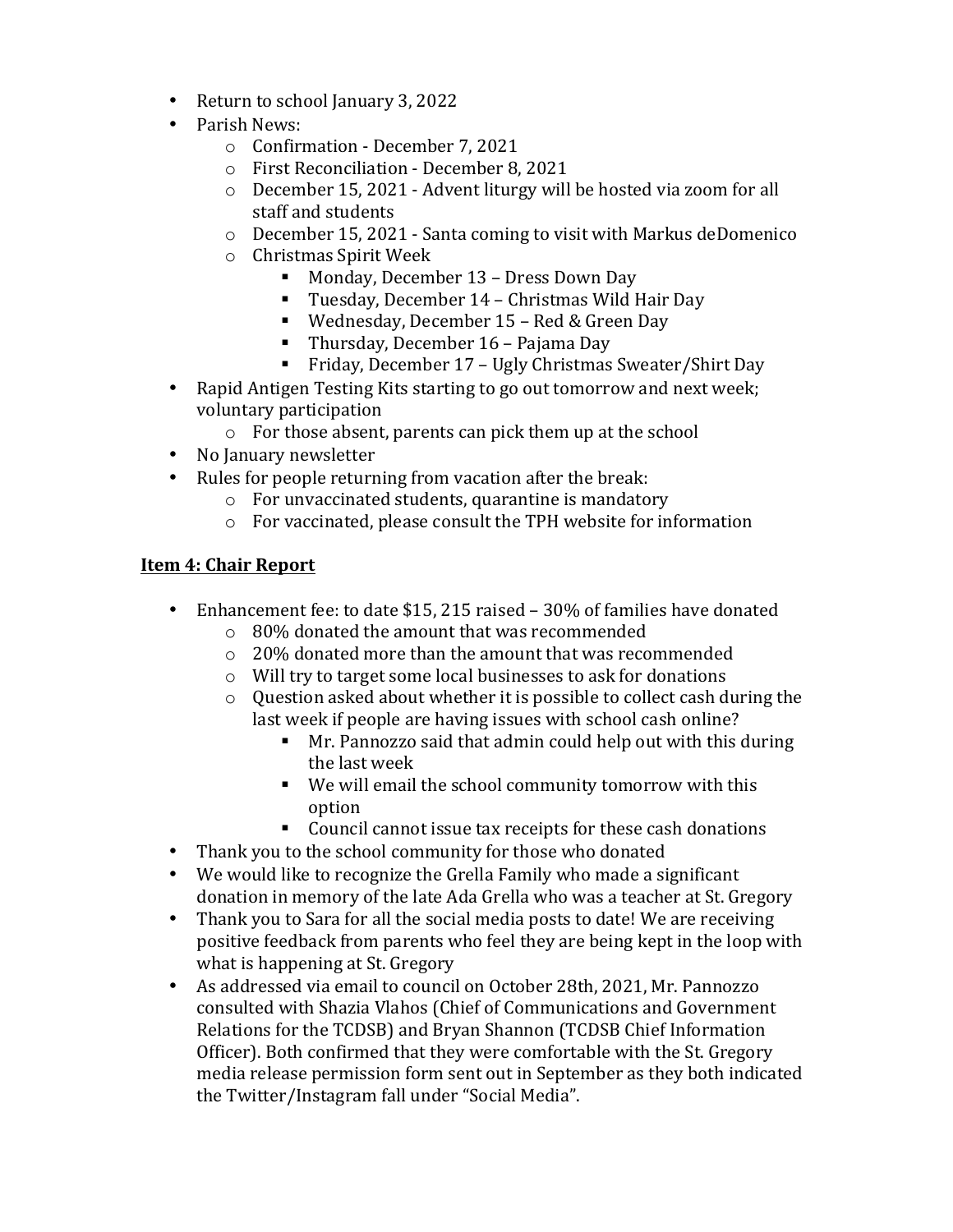- As an extra layer moving forward, they suggested a new permission form for September 2022-2023, which is more explicit about student personal information. This will be available for review on the CSPC website.
- As always, it is very important that staff/admin make sure that they have parental approval to post. Otherwise, students need to be excluded from the photo or blurred out.
- Our social media Sub-Committee has only posted from our twitter account that both administrators are in charge of. We urge any parents with questions or concerns to contact us via email or reach out to administration. We would like to thank everyone for their time and input.
- We would ask that all matters be added to the agenda in advance of the meeting to ensure that all stakeholders have time to prepare and understand all issues so we can have a constructive debate and discussion.

# **Item 5: Treasurer's Report**

- Grad apparel: \$3230 paid via credits on the account
- Teacher allocation: several teachers submitted
- HST Rebate:
	- $\circ$  Will be completed by end of January will know how much we will have at that point
- CRA has 7 years to audit; hold off on spending those funds right away to make sure everything is okay
	- $\circ$  Get back mid 80% of what we submit

# **Item 6: Budget**

- For anything that has been paid for and purchased (reimbursement): If this can wait, we can fund something new at this time
- Swim team: Is there still a chance of running this year?
	- $\circ$  \$1000 is a lot of money
	- $\circ$  We need a staff member present at the meet as well. Given the work to rule, we don't know if this will be an option therefore we will keep this as a tier 2 item for now
- According to Mr. Pannozzo, the greatest need would be IT, FDK, celebrations  $= $15, 300$  needed!
- Mr. Pannozzo explains that PhysEd and Music can be supplied through the block budget, therefore council will not have to pay for these items through our budget
- Grad (SK and grade 8) and teacher appreciation will be funded
- FM speakers not being funded at this time
- A question was asked about whather FlipGive money is put into the block budget?
	- $\circ$  Wait to withdrawl until we have at least \$100 or so in the accounts
	- $\circ$  Indigo FlipGive got about \$85
	- $\circ$  Regular FlipGIve around \$65
	- $\circ$  Please share the links with family and friends!